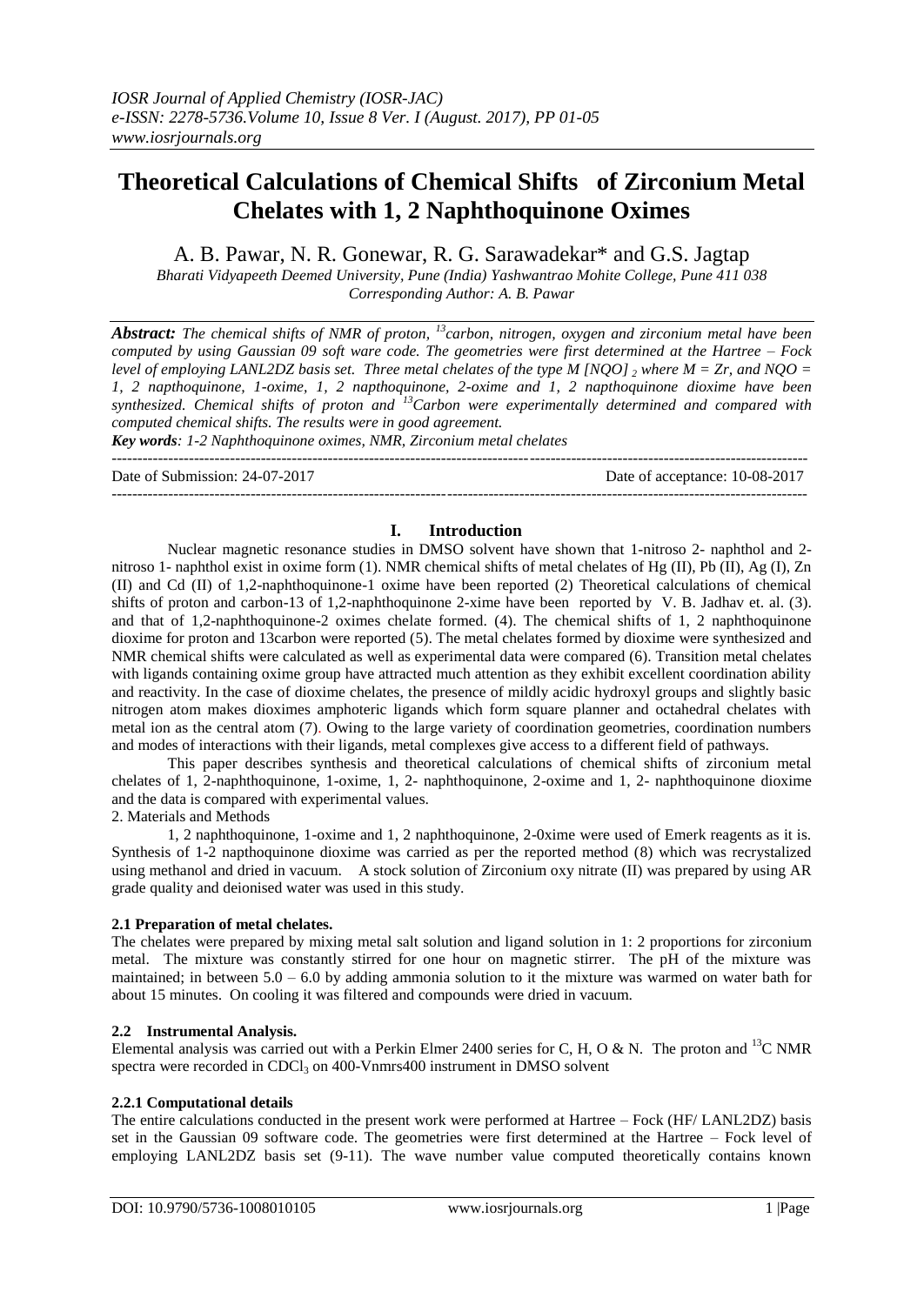systematic error due to the negligence of electron correlation. We have used the scaling factor value of 0.9393 for HF /SDD basic set.

# **II. Results And Discussion**

It is reported that the oxime group proton, the chemical shift is predicted at 8.12 and 8.76 ppm and they observed a doublet in the spectra at 9.24 and 9.22 ppm.  $(J= 0.122)$ . The chemical shift of the H<sub>2</sub>, H<sub>4</sub> and H<sub>6</sub> show doublets and their values are comparable to calculations d values. The remaining  $\delta \Box \Box$  values of H<sub>1</sub>, H<sub>5</sub>, H<sub>5</sub> are in good agreement of the calculated values. It suggests that 1- nitroso 2-naphthol exists only in oxime form.

# **a) Zirconium 1-oximate:**

In the case of Zr 1-oximates ( see FIG-1.), after coordination, it is observed that deprotonation is not taking place. Oxime protons  $H_{20}$  and  $H_{39}$  shows chemical shifts at higher fields at 3.177 and 3.002 ppm as against predicted shifts at 4.81 and 3.65 ppm . Only one proton is observed at 9.06 pp while the predicted proton is at 13.670 ppm. Other protons chemical shifts are comparable to calculated values (See Table-1).

<sup>13</sup>C NMR spectra shows C=N carbon chemical shift lower fields at 135.656 and 135.61 ppm for C<sub>31</sub> and  $C_{14}$ , while calculated values indicate still lower fields at 147.71 and 144.19 ppm. Remaining chemical shifts of carbon atoms are comparable to calculated values. Complex is made up of six member ring. Chemical shifts of  $N_{37 \text{ and } N_{17} }$  are predicted as 325.89 and 315.71 ppm, for oxygen predicted shifts are at 1006.97, 403.99, 391.06, 181.29 and 170.41 pp for  $O_{42}$ ,  $O_{40}$ ,  $O_{18}$ ,  $O_{19}$  and  $O_{38}$ . The chemical shift for zirconium metal is predicted at -99.50 ppm.

| Sr.            | Atom            | δ      | δ      | Sr. | Atom            | δ        | δ     |
|----------------|-----------------|--------|--------|-----|-----------------|----------|-------|
| No.            |                 | cal.   | Exp    | No. |                 | cal.     | Exp.  |
| 1              | 11C             | 162.85 | 148.27 | 22  | 12H             | 8.72     | 9.031 |
| $\overline{c}$ | 34C             | 162.80 | 148.27 | 23  | 13H             | 7.31     | 7.97  |
| 3              | 31 <sup>C</sup> | 147.71 | 135.67 | 24  | 8H              | 7.26     | 7.673 |
| $\overline{4}$ | 14C             | 144.19 | 135.67 | 25  | 28H             | 7.18     | 7.647 |
| 5              | 30C             | 141.06 | 134.73 | 26  | 33H             | 7.15     | 7.572 |
| 6              | 10C             | 136.16 | 134.73 | 27  | 29H             | 7.07     | 7.550 |
| $\overline{7}$ | 1C              | 134.98 | 132.88 | 28  | 9H              | 7.05     | 7.522 |
| 8              | 25C             | 134.75 | 131.39 | 29  | 27H             | 7.02     | 7.333 |
| 9              | 21C             | 134.75 | 130.26 | 30  | 7H              | 6.93     | 7.204 |
| 10             | 22C             | 133.33 | 129.80 | 31  | 36H             | 6.85     | 7.174 |
| 11             | 2C              | 133.65 | 129.74 | 32  | 16H             | 5.89     | 7.089 |
| 12             | 26C             | 133.65 | 128.94 | 33  | 20H             | 4.81     | 3.177 |
| 13             | 6C              | 133.63 | 128.94 | 34  | 39H             | 3.65     | 3.002 |
| 14             | 5C              | 132.19 | 126.99 | 35  | 37N             | 325.89   | $-$   |
| 15             | 3C              | 130.04 | 125.33 | 36  | 17N             | 315.71   | $-$   |
| 16             | 36C             | 128.79 | 120.12 | 37  | 42 <sub>O</sub> | 1006.97  | $-$   |
| 17             | 23C             | 127.77 | 115.92 | 38  | 40O             | 403.99   | $-$   |
| 18             | 4C              | 123.10 | 112.91 | 39  | 18O             | 391.06   | $-$   |
| 19             | 24C             | 117.70 | 131.39 | 40  | 19O             | 181.29   | --    |
| 20             | 15C             | 109.09 | 130.26 | 41  | 38O             | 170.41   | $-$   |
| 21             | 32H             | 11.76  | 9.060  | 42  | 41Zr            | $-99.50$ | $-$   |

Table: 1 Chemical shifts of NMR of Zirconium 1-oximate in CDCl<sub>3</sub>



**FIG. 1** MOLECULAR STRUCTURE OF ZIRCONIUM 1- OXIMATE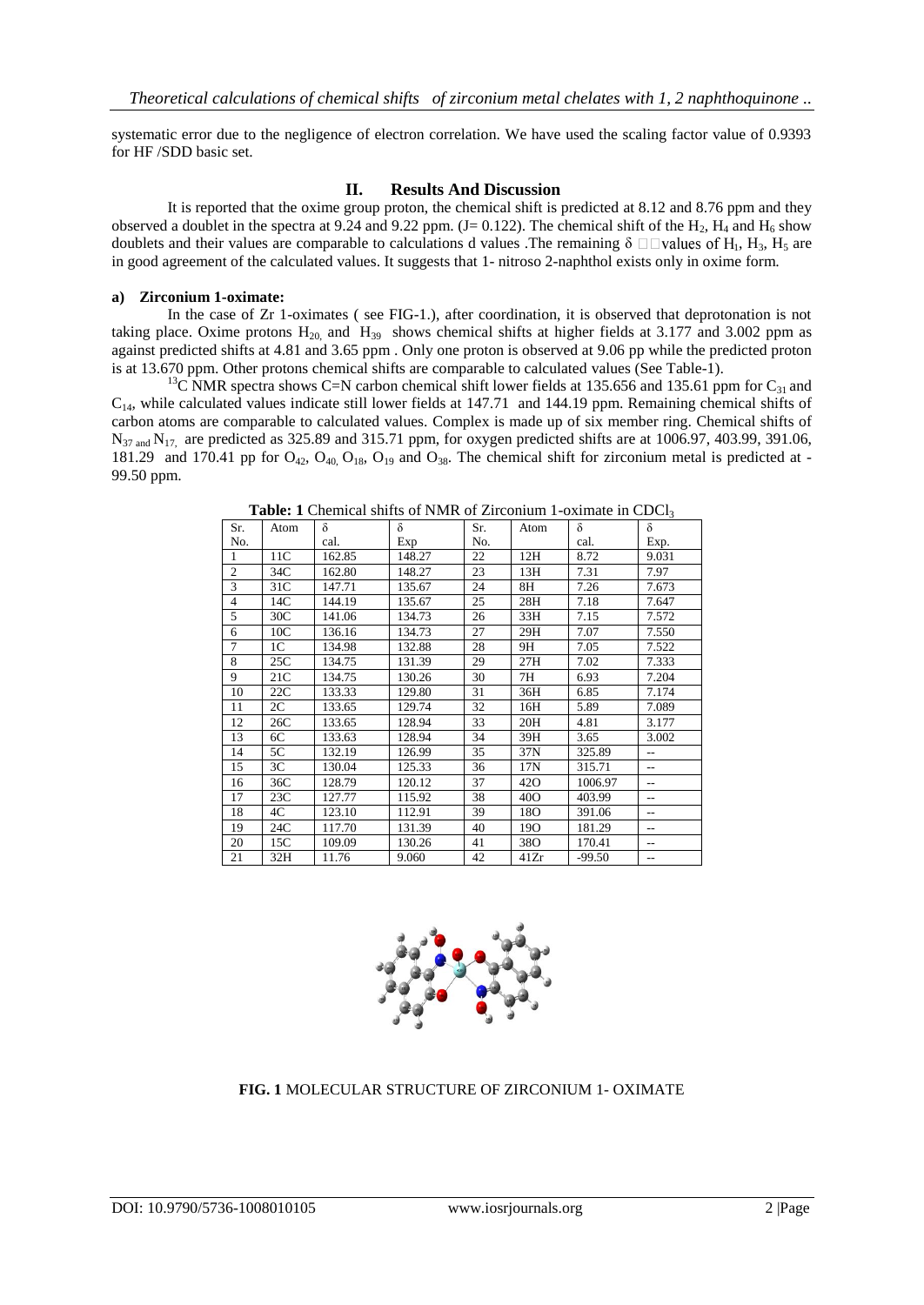# **b) Zirconium 2- Oximate**

Table-2 shows chemical shifts of Zr 2-oximate, In the case of Zr 2-oximate (see FIG-2), after coordination, Oxime protons  $H_{36}$  and  $H_{38}$  shows chemical shifts at higher fields at 3.15 and 2.99 ppm as against predicted shifts at 3.32 and 2.99 ppm . Only two protons are observed at 8.36 and 8.33 pm while the predicted proton is at 9.36 and 9.35 ppm. Other protons chemical shifts are comparable to calculated values.

<sup>13</sup>C NMR spectra shows C=N carbon chemical shift lower fields at 135.656 and 135.61 ppm for C<sub>31</sub> and  $C_{14}$ , while calculated values indicate still lower fields at 147.71 and 144.19 ppm. Remaining chemical shifts of carbon atoms are comparable to calculated values. Complex is made up of six member ring. Chemical shifts of  $N_{37 \text{ and } N_{17} }$  are predicted as 325.89 and 315.71 ppm, for oxygen predicted shifts are at 1006.97, 403.99, 391.06, 181.29 and 170.41 pp for  $O_{42}$ ,  $O_{40}$ ,  $O_{18}$ ,  $O_{19}$  and  $O_{38}$ . The chemical shift for zirconium metal is predicted at -99.50 ppm.

**Table: 2** Chemical shifts of NMR of Zr2-oximate in CDCl<sub>3</sub>

| Sr.            | Atom   | δ        | δ       | Sr.            | Atom                     | δ          | δ              |
|----------------|--------|----------|---------|----------------|--------------------------|------------|----------------|
| No.            |        | cal.     | Exp.    | No.            |                          | cal.       | Exp.           |
| 1              | $12-H$ | 9.3660   | 8.362   | 24             | $26-C$                   | 136.2456   | 130.001        |
| $\mathfrak{2}$ | $30-H$ | 9.3530   | 8.337   | 25             | $2-C$                    | 135.1379   | 129.467        |
| 3              | $8-H$  | 7.70410  | 7.811   | 26             | $6-C$                    | 135.1092   | 129.192        |
| $\overline{4}$ | $25-H$ | 7.7006   | 7.780   | 27             | $28-C$                   | 134.9538   | 128.078        |
| 5              | $13-H$ | 7.6095   | 7.679   | 28             | $14-C$                   | 134.4880   | 127.467        |
| 6              | $23-H$ | 7.6085   | 7.569   | 29             | $3-C$                    | 133.1279   | 126.628        |
| 7              | $31-H$ | 7.5275   | 7.510   | 30             | $19-C$                   | 131.2656   | 126.261        |
| 8              | $32-H$ | 7.5258   | 7.482   | 31             | $20-C$                   | 124.7303   | 124.216        |
| 9              | 7-H    | 7.4686   | 7.445   | 32             | $4-C$                    | 122.4963   | 123.773        |
| 10             | $9-H$  | 7.3085   | 7.397   | 33             | $15-C$                   | 121.6620   | 122.125        |
| 11             | $16-H$ | 6.9902   | 6.999   | 34             | $17-C$                   | 116.2621   | 114.845        |
| 12             | $24-H$ | 6.3413   | 6.433   | 35             | $34-N$                   | 273.7459   | $\sim$ $\sim$  |
| 13             | $36-H$ | 3.3268   | 3.150   | 36             | $33-N$                   | 268,0079   | $\sim$ $\sim$  |
| 14             | $38-H$ | 2.9942   | 2.992   | 37             | $42-°$                   | 2078.28    | $\sim$ $\sim$  |
| 15             | 11C    | 173.2647 | 184.337 | 38             | $39-o$                   | 393.2532   | $\sim$ $\sim$  |
| 16             | $21-C$ | 153.0311 | 169.161 | 39             | $40-°$                   | 306.7837   | $\sim$ $\sim$  |
| 17             | $10-C$ | 147.3588 | 152.361 | 40             | $35-o$                   | 197.3031   | $\overline{a}$ |
| 18             | $22-C$ | 144.1245 | 139.494 | 41             | $37-°$                   | 149.6689   | $\sim$ $\sim$  |
| 19             | $1-C$  | 142.5595 | 137.327 | 42             | $41 - Zr$                | $-82.6223$ | $\sim$ $\sim$  |
| 20             | $5-C$  | 142.0681 | 137.158 | 43             | $\overline{a}$           | $\sim$     | $\sim$ $\sim$  |
| 21             | $18-C$ | 141.9981 | 134.213 | 44             | $\overline{a}$           | $\sim$ $-$ | $\sim$ $\sim$  |
| 22             | $29-C$ | 138.4449 | 133.252 | 45             | $\sim$ $\sim$            | $-$        | $-$            |
| 23             | $27-C$ | 136.271  | 132.794 | $\overline{a}$ | $\overline{\phantom{a}}$ | --         | $-$            |



**Fig.2** MOLECULAR STRUCTURE OF ZIRCONIUM 2- OXIMATE

# c) ZIRCONIUM DIOXIMATE

Table-3 shows chemical shifts of Zr dioximate ( see FIG-3), after coordination, it is observed that deprotonation is not taking place. Oxime protons  $H_{44}$ ,  $H_{22}$ ,  $H_{20}$  and  $H_{42}$  shows chemical shifts at higher fields at 6.705, 6.398, 3.68 and 3.66 ppm as against predicted shifts at 4.55, 4.33, 3.92 and 3.68 ppm respectively. Only two protons are observed at 13.56 and 13.21 ppm while the predicted protons are at 12.04 and 11.46 ppm. Other protons chemical shifts are comparable to calculated values.

 $13<sup>13</sup>C NMR$  spectra shows C=N carbon chemical shift lower fields at 140.66, 130.30, 129.36 and 113.97 ppm for  $C_{35}$ ,  $C_{32}$   $C_{14}$  and  $C_{11}$  while calculated values indicate still lower fields at 159.89, 143.27, 135.04 and 113.97 ppm. Remaining chemical shifts of carbon atoms are comparable to calculated values. Complex is made up of six member ring. Chemical shift of  $N_{39}$ ,  $N_{38}$ ,  $N_{18}$  and  $N_{17}$  is predicted as 531.64, 470.35, 247.06 and 97.15 ppm. for oxygen predicted shifts are at 175.26, 144.85, 113.28 and 10.13 ppm for  $O_{41}$ ,  $O_{40}$ ,  $O_{19}$  and  $O_{21}$ . The chemical shift for zinc metal is predicted at -236.18 ppm.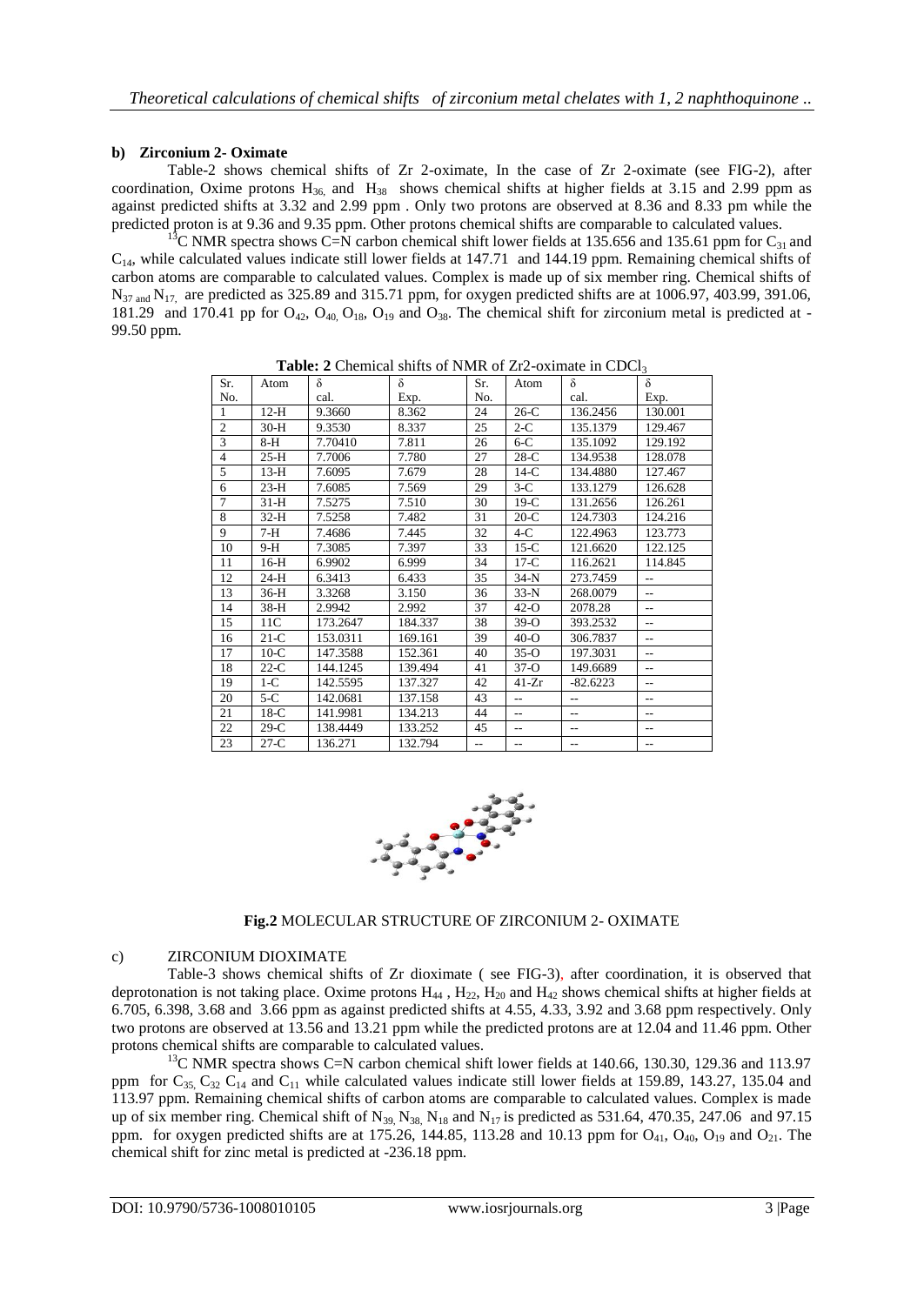| <b>Table.</b> 9 Chemical shifts of Twitt of <i>El</i> Gioximate in CDCI <sub>2</sub> |        |          |         |     |                 |          |                |  |
|--------------------------------------------------------------------------------------|--------|----------|---------|-----|-----------------|----------|----------------|--|
| Sr.                                                                                  | Atom   | $\delta$ | δ       | Sr. | Atom            | $\delta$ | $\delta$       |  |
| No.                                                                                  |        | cal.     | Exp.    | No. |                 | cal.     | Exp.           |  |
| 1                                                                                    | 34-H   | 12.0430  | 13.56   | 24  | $23-C$          | 133.1311 | 129.802        |  |
| $\overline{2}$                                                                       | $12-H$ | 11.4679  | 13.21   | 25  | $5-C$           | 132.7579 | 129.741        |  |
| 3                                                                                    | $29-H$ | 7.5669   | 8.078   | 26  | $1-C$           | 131.3688 | 129.741        |  |
| $\overline{4}$                                                                       | $7-H$  | 7.5001   | 8.057   | 27  | $28-C$          | 129.9186 | 128.948        |  |
| 5                                                                                    | $9-H$  | 7.4680   | 7.98    | 28  | $2-C$           | 129.6817 | 128.948        |  |
| 6                                                                                    | $30-H$ | 7.4464   | 7.665   | 29  | $24-C$          | 129.4758 | 126.994        |  |
| $\overline{7}$                                                                       | $31-H$ | 7.4175   | 7.566   | 30  | $6-C$           | 128.9689 | 125.238        |  |
| 8                                                                                    | $8-H$  | 7.4164   | 7.520   | 31  | $25-C$          | 124.4027 | 125.238        |  |
| 9                                                                                    | $35-H$ | 7.3786   | 7.499   | 32  | $3-C$           | 123.8556 | 120.126        |  |
| 10                                                                                   | $13-H$ | 7.3573   | 7.412   | 33  | $4-C$           | 113.8299 | 115.826        |  |
| 11                                                                                   | $16-H$ | 6.5630   | 7.032   | 34  | $26-C$          | 113.7402 | 115.826        |  |
| 12                                                                                   | $38-H$ | 6.5359   | 7.006   | 35  | $15-C$          | 108.1545 | 112.921        |  |
| 13                                                                                   | 44-H   | 4.5584   | 6.705   | 36  | $37-C$          | 108.0275 | 112.921        |  |
| 14                                                                                   | $22-H$ | 4.3311   | 6.398   | 37  | $40-N$          | 299.2433 | $-$            |  |
| 15                                                                                   | $20-H$ | 3.9269   | 3.68    | 38  | $39-N$          | 295.2234 | $-$            |  |
| 16                                                                                   | $42-H$ | 3.6811   | 3.660   | 39  | $18-N$          | 290.7096 | $\overline{a}$ |  |
| 17                                                                                   | $33-C$ | 139.9651 | 148.271 | 40  | $17-N$          | 286.5201 | $\overline{a}$ |  |
| 18                                                                                   | $32-C$ | 137.9530 | 135.679 | 41  | $46-°$          | 652.5761 | $\overline{a}$ |  |
| 19                                                                                   | $36-C$ | 137.6415 | 134.732 | 42  | 19O             | 124.75   | $\overline{a}$ |  |
| 20                                                                                   | $11-C$ | 136.1002 | 132.85  | 43  | 43 <sub>O</sub> | 117.25   | $\overline{a}$ |  |
| 21                                                                                   | $10-C$ | 134.7274 | 131.390 | 44  | 210             | 110.64   | $\overline{a}$ |  |
| 22                                                                                   | $14-C$ | 134.4071 | 130.260 | 45  | 41 <sub>O</sub> | 110.16   | $\sim$ $\sim$  |  |
| 23                                                                                   | $27-C$ | 133.9241 | 129.802 | 46  | 45Zr            | $-28.17$ | $- -$          |  |

**Table: 3** Chemical shifts of NMR of Zr dioximate in CDCl3



# **Fig.3** MOLECULAR STRUCTURE OF ZIRCONIUM DIOXIMATE

## **III. Conclusions**

It is observed that zirconium chelates are formed by joining Zr with O-N or N-N and a five member is observed. in all three chelates. The predicted chemical shifts of nitrogen, oxygen and metal atoms are good in aggriment. These values are in reported range. The assignments were confirmed with the help of animation process which is available in Gaussian 09 computer code. The results suggest that it shows the formation of chelates with five member ring.

#### **Acknowledgement**

We thank Prin. Dr. K.D. Jadhav, Principal, Bharati Vidyapeeth Deemed University, Yashwantrao Mohite College, Pune for permission to publish this work.

#### **Reference**

- [1]. V. B. Jadhav, N.R. Gonewar, K.D. Jadhav and R.G. Sarawadekar, Investigation On theoretical calculations of mid-far infrared, NMR and electronic spectra of 1- nitroso-2, naphthol or 1-2 naphthoquinine-1, oxime and comparison with experimental data, Journal of Pharmacy Research, 4(12), 4553-4555 (2011)..
- [2]. 2, N.R. Gonewar, A.B. Pawar, V.B. Jadhav, K.D. Jadhav, R.G. Sarawadekar**,** NMR Studies On Metal (Hg (II), Pb (II), Ag (I), Zn (II) And Cd (II)) Chelates Of 1, 2 Naphthoquinone 1-Oxime, IOSR Journal of Applied Chemistry (IOSR-JAC) Vol. 7, Issue 12, 68-72, (2014).
- [3]. N.R. Gonewar, V. B. Jadhav K.D. Jadhav, and R.G. Sarawadekar, Theoretical calculations of infrared, NMR and electronic spectra of 2-nitroso-1, naphthol or 1,2-naphthoquinine-2 oxime and comparison with experimental data, Research in Pharmacy, , 2(1): 18-25 (2012).
- [4]. N. R. Gonewar, A.B. Pawar, V. B. Jadhav, K. D. Jadhav, and R. G. Sarawadekar., Theoretical calculations of chemical shifts of metal (Hg (II), Pb (II), Ag (I), Zn (II) and Cd (II)) chelates of 1, 2 naphthoquinone 2-oxime, IOSR Journal Of Pharmacy, Volume 5, Issue 6, PP. 01-07( 2015).
- [5]. N.R. Gonewar, V. B. Jadhav K.D. Jadhav, and R.G. Sarawadekar., Synthesis, spectral and Theoretical investigation on 1-2 naphthoquinone Dioxime,Research in Pharmacy 1(3): 01-09, 2011.